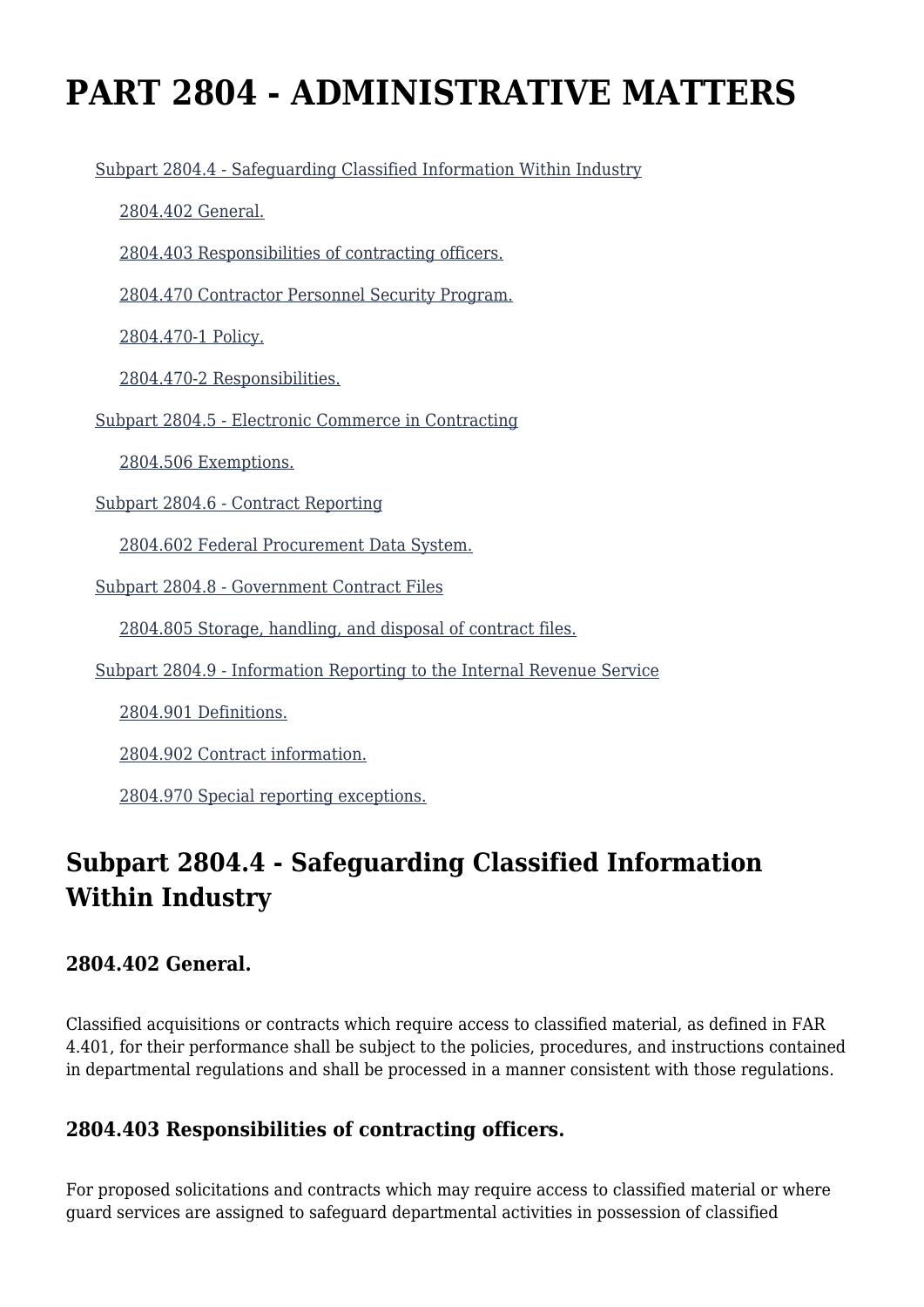information, the contracting officer shall consult with the COTR and the Director, Security and Emergency Planning Staff, JMD, to determine the appropriate security measures to safeguard such material and information.

### **2804.470 Contractor Personnel Security Program.**

### **2804.470-1 Policy.**

It is the policy of the Department of Justice that all acquisitions which allow unescorted contractor access to Government facilities or sensitive information contain, as appropriate, requirements for appropriate personnel security screening by the contractor. To the maximum extent practicable, contractors shall be made responsible for the performance of personnel security screening. The personnel security screening may vary from one acquisition to another, depending upon the type, context, duration and location of the work to be performed. Classified contracts are exempted from the requirements of this section because they are governed by the requirements of Executive Order 12829 (January 6, 1993).

### **2804.470-2 Responsibilities.**

(a) The primary acquiring component, together with its Security Program Manager, is responsible for providing the contracting officer with the appropriate contractor personnel security screening requirements (including waiver requirements, if appropriate) to be included in the statement of work.

(b) The contracting officer is responsible for including in the contract file for all such acquisitions, a certification made by the responsible Security Program Manager that the personnel security requirements of the contract are adequate to ensure the security of Departmental operations, information and personnel.

(c) The Security Program Manager for the acquiring component is responsible for monitoring and ensuring that the contractor personnel security requirements of the contract are accomplished.

(d) For purposes of this section, the term Contracting Officer includes anyone empowered to place orders under Blanket Purchase Agreements (BPA) or any other existing contract vehicle and/or through the use of the government-wide commercial purchase card.

### **Subpart 2804.5 - Electronic Commerce in Contracting**

#### **2804.506 Exemptions.**

Pursuant to FAR 4.506(b), all determinations that FACNET processing is not cost-effective or practicable for the contracting officer, or portions thereof, shall be initiated by the HCA and submitted to the PE for processing to the Attorney General for signature.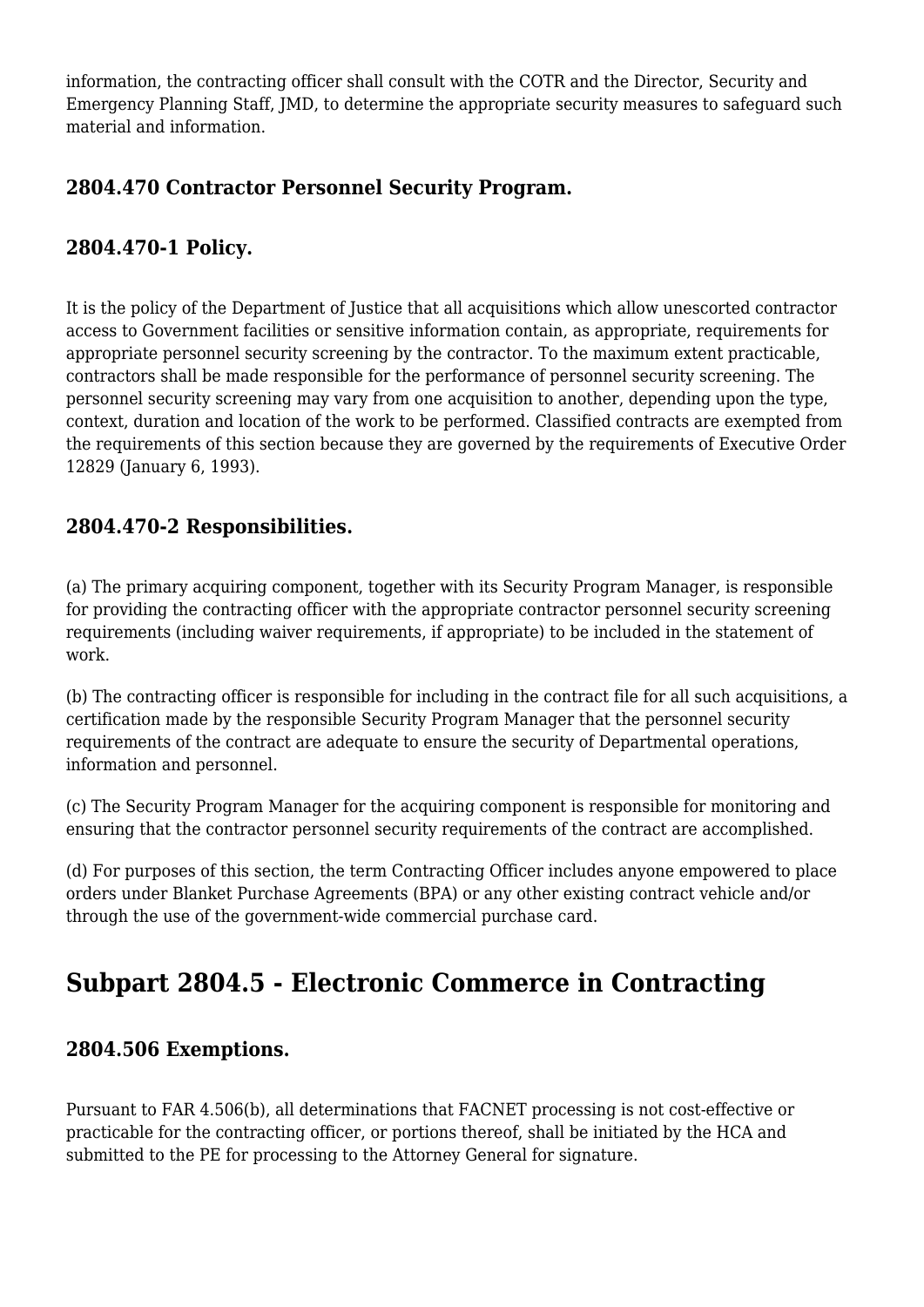## **Subpart 2804.6 - Contract Reporting**

### **2804.602 Federal Procurement Data System.**

(a) Federal Procurement Data System (FPDS) reports shall be submitted to the Procurement Policy and Review Group (PPRG) within 20 days of the close of each of the first three quarters of the fiscal year and within 30 days after the close of the fourth quarter. Specific preparation procedures are contained in the FPDS Reporting Manual and the Product and Service Code Manual.

(b) Bureaus shall submit periodic reports of their subcontract activities, together with copies of their Standard Forms 295 and 294 to the Director, Office of Small and Disadvantaged Business Utilization (OSDBU) as required by that office.

(c) BPCs shall provide to the PE, the name, office, mailing address, and telephone number of the individual who will provide day-to-day operational contact within the bureau for the implementation of the FPDS. Changes and updates shall be forwarded to PPRG within 10 days after they occur. It is the responsibility of the bureau contacts to ensure that all actions are reported and submitted to PPRG in a timely manner and that all statistics and reports are accurate, current, and complete. BPCs shall be responsible for validating the data.

## **Subpart 2804.8 - Government Contract Files**

### **2804.805 Storage, handling, and disposal of contract files.**

In accordance with FAR 4.805, each bureau shall prescribe procedures for the handling, storing, and disposing of contract files.

# **Subpart 2804.9 - Information Reporting to the Internal Revenue Service**

### **2804.901 Definitions.**

*Classified contract,* as used in this subpart, means a contract such that the fact of its existence of its subject matter has been designated and clearly marked or clearly represented, pursuant to the provisions of Federal law or an Executive Order, as requiring a specific degree of protection against unauthorized disclosure for reasons of national security.

*Confidential contract,* as used in this subpart, means a contract, the reporting of which to the Internal Revenue Service (IRS) as required under 26 U.S.C. 6050M, would interfere with the effective conduct of a confidential law enforcement activity, such as contracts for sites for undercover operations or contracts with informants, or foreign counterintelligence activity.